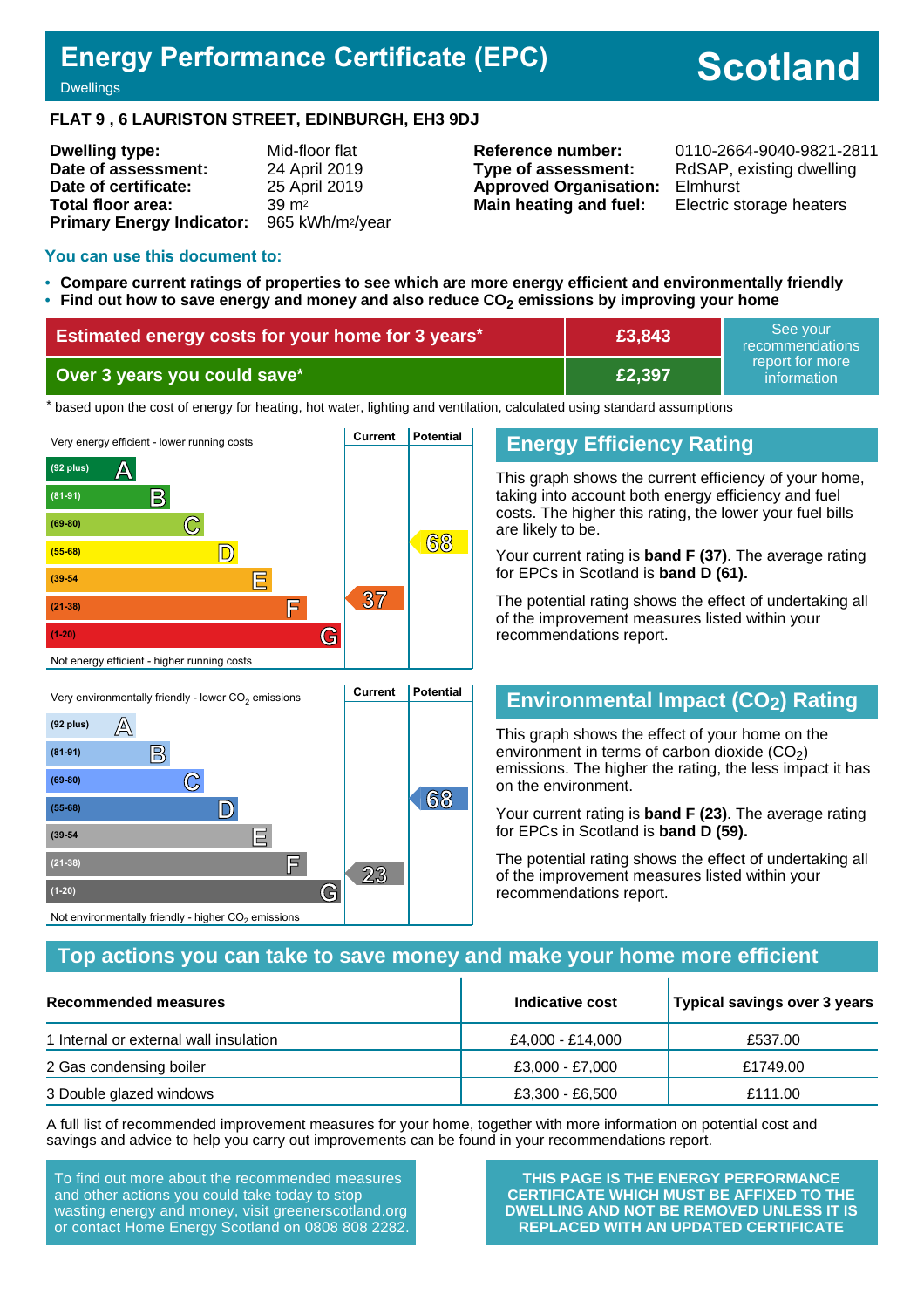## **Summary of the energy performance related features of this home**

This table sets out the results of the survey which lists the current energy-related features of this home. Each element is assessed by the national calculation methodology; 1 star = very poor (least efficient), 2 stars = poor, 3 stars = average, 4 stars = good and 5 stars = very good (most efficient). The assessment does not take into consideration the condition of an element and how well it is working. 'Assumed' means that the insulation could not be inspected and an assumption has been made in the methodology, based on age and type of construction.

| <b>Element</b>        | <b>Description</b>                                           | <b>Energy Efficiency</b> | <b>Environmental</b> |
|-----------------------|--------------------------------------------------------------|--------------------------|----------------------|
| Walls                 | Sandstone or limestone, as built, no insulation<br>(assumed) | ★★☆☆☆                    | ★★☆☆☆                |
|                       | Solid brick, as built, no insulation (assumed)               | ★★☆☆☆                    | ★★☆☆☆                |
| Roof                  | Pitched, no insulation (assumed)                             | ★☆☆☆☆                    | ★☆☆☆☆                |
| Floor                 | (another dwelling below)                                     |                          |                      |
| Windows               | Single glazed                                                | ★☆☆☆☆                    | ★☆☆☆☆                |
| Main heating          | Electric storage heaters                                     | ★★★☆☆                    | *****                |
| Main heating controls | Automatic charge control                                     | ★★★☆☆                    | ★★★☆☆                |
| Secondary heating     | Portable electric heaters (assumed)                          |                          |                      |
| Hot water             | Electric immersion, off-peak                                 | ★☆☆☆☆                    | ★★☆☆☆                |
| Lighting              | Low energy lighting in all fixed outlets                     | *****                    | *****                |

## **The energy efficiency rating of your home**

Your Energy Efficiency Rating is calculated using the standard UK methodology, RdSAP. This calculates energy used for heating, hot water, lighting and ventilation and then applies fuel costs to that energy use to give an overall rating for your home. The rating is given on a scale of 1 to 100. Other than the cost of fuel for electrical appliances and for cooking, a building with a rating of 100 would cost almost nothing to run.

As we all use our homes in different ways, the energy rating is calculated using standard occupancy assumptions which may be different from the way you use it. The rating also uses national weather information to allow comparison between buildings in different parts of Scotland. However, to make information more relevant to your home, local weather data is used to calculate your energy use,  $CO<sub>2</sub>$  emissions, running costs and the savings possible from making improvements.

## **The impact of your home on the environment**

One of the biggest contributors to global warming is carbon dioxide. The energy we use for heating, lighting and power in our homes produces over a quarter of the UK's carbon dioxide emissions. Different fuels produce different amounts of carbon dioxide for every kilowatt hour (kWh) of energy used. The Environmental Impact Rating of your home is calculated by applying these 'carbon factors' for the fuels you use to your overall energy use.

The calculated emissions for your home are 163 kg  $CO<sub>2</sub>/m<sup>2</sup>/yr$ .

The average Scottish household produces about 6 tonnes of carbon dioxide every year. Based on this assessment, heating and lighting this home currently produces approximately 6.3 tonnes of carbon dioxide every year. Adopting recommendations in this report can reduce emissions and protect the environment. If you were to install all of these recommendations this could reduce emissions by 4.2 tonnes per year. You could reduce emissions even more by switching to renewable energy sources.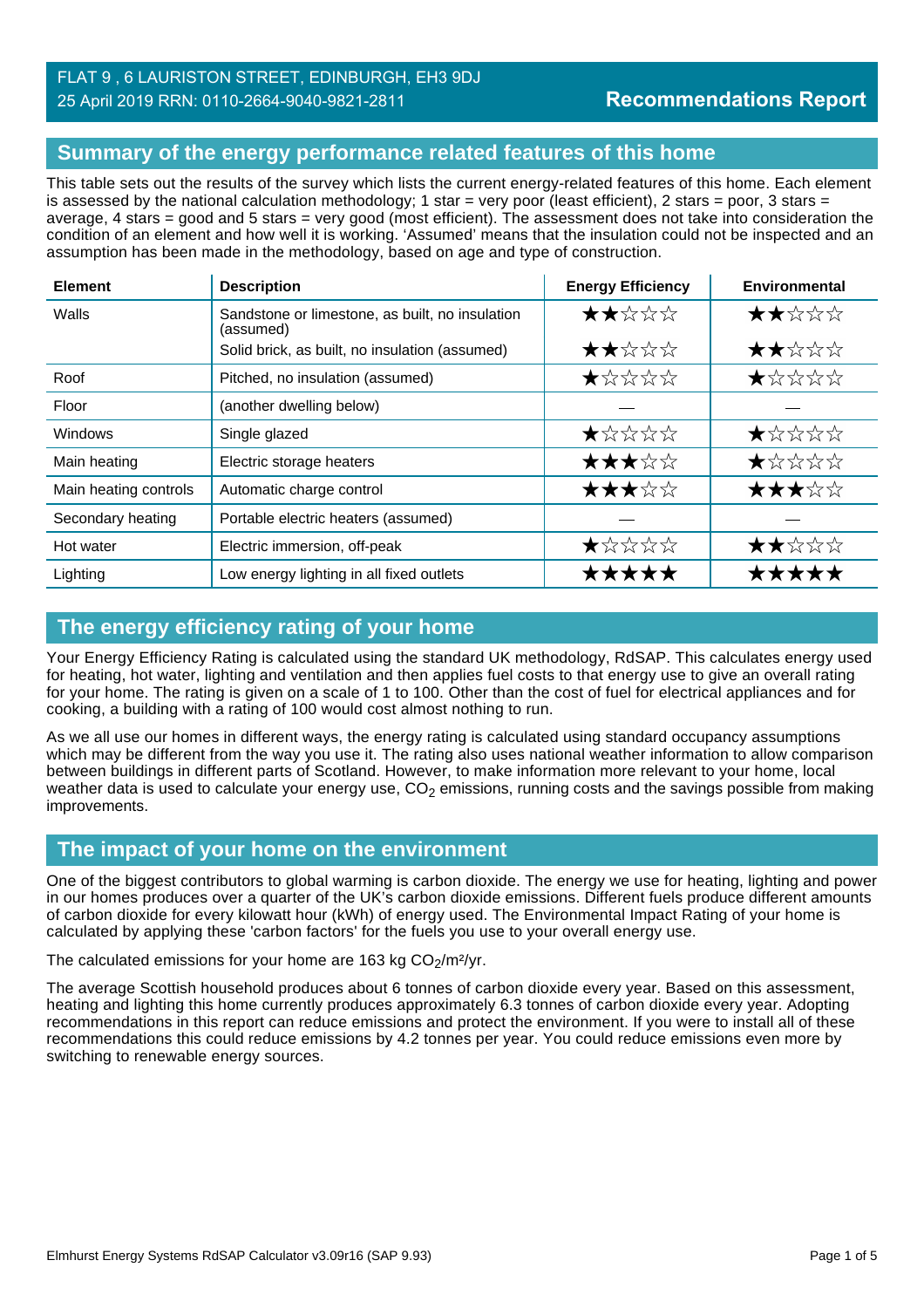| <b>Estimated energy costs for this home</b> |                             |                               |                                 |  |
|---------------------------------------------|-----------------------------|-------------------------------|---------------------------------|--|
|                                             | <b>Current energy costs</b> | <b>Potential energy costs</b> | <b>Potential future savings</b> |  |
| <b>Heating</b>                              | £3,054 over 3 years         | £1,080 over 3 years           |                                 |  |
| <b>Hot water</b>                            | £684 over 3 years           | £270 over 3 years             | <b>You could</b>                |  |
| Lighting                                    | £105 over 3 years           | £96 over 3 years              | save £2,397                     |  |
|                                             | Totals $£3,843$             | £1,446                        | over 3 years                    |  |

These figures show how much the average household would spend in this property for heating, lighting and hot water. This excludes energy use for running appliances such as TVs, computers and cookers, and the benefits of any electricity generated by this home (for example, from photovoltaic panels). The potential savings in energy costs show the effect of undertaking all of the recommended measures listed below.

#### **Recommendations for improvement**

The measures below will improve the energy and environmental performance of this dwelling. The performance ratings after improvements listed below are cumulative; that is, they assume the improvements have been installed in the order that they appear in the table. Further information about the recommended measures and other simple actions to take today to save money is available from the Home Energy Scotland hotline which can be contacted on 0808 808 2282. Before carrying out work, make sure that the appropriate permissions are obtained, where necessary. This may include permission from a landlord (if you are a tenant) or the need to get a Building Warrant for certain types of work.

| <b>Recommended measures</b> |                                                                    |                  | <b>Typical saving</b> | <b>Rating after improvement</b> |                    |
|-----------------------------|--------------------------------------------------------------------|------------------|-----------------------|---------------------------------|--------------------|
|                             |                                                                    | Indicative cost  | per year              | <b>Energy</b>                   | <b>Environment</b> |
|                             | Internal or external wall insulation                               | £4,000 - £14,000 | £179                  | <b>E 44</b>                     | F 30               |
| 2                           | Change heating to gas condensing boiler                            | £3,000 - £7,000  | £583                  | <b>D 66</b>                     | D 65               |
| $\mathbf{3}$                | Replace single glazed windows with low-<br>E double glazed windows | £3,300 - £6,500  | £37                   | <b>D 68</b>                     | D 68               |

#### **Alternative measures**

There are alternative improvement measures which you could also consider for your home. It would be advisable to seek further advice and illustration of the benefits and costs of such measures.

- Biomass boiler (Exempted Appliance if in Smoke Control Area)
- Air or ground source heat pump
- Micro CHP

## **Choosing the right improvement package**

For free and impartial advice on choosing suitable measures for your property, contact the Home Energy Scotland hotline on 0808 808 2282 or go to www.greenerscotland.org.

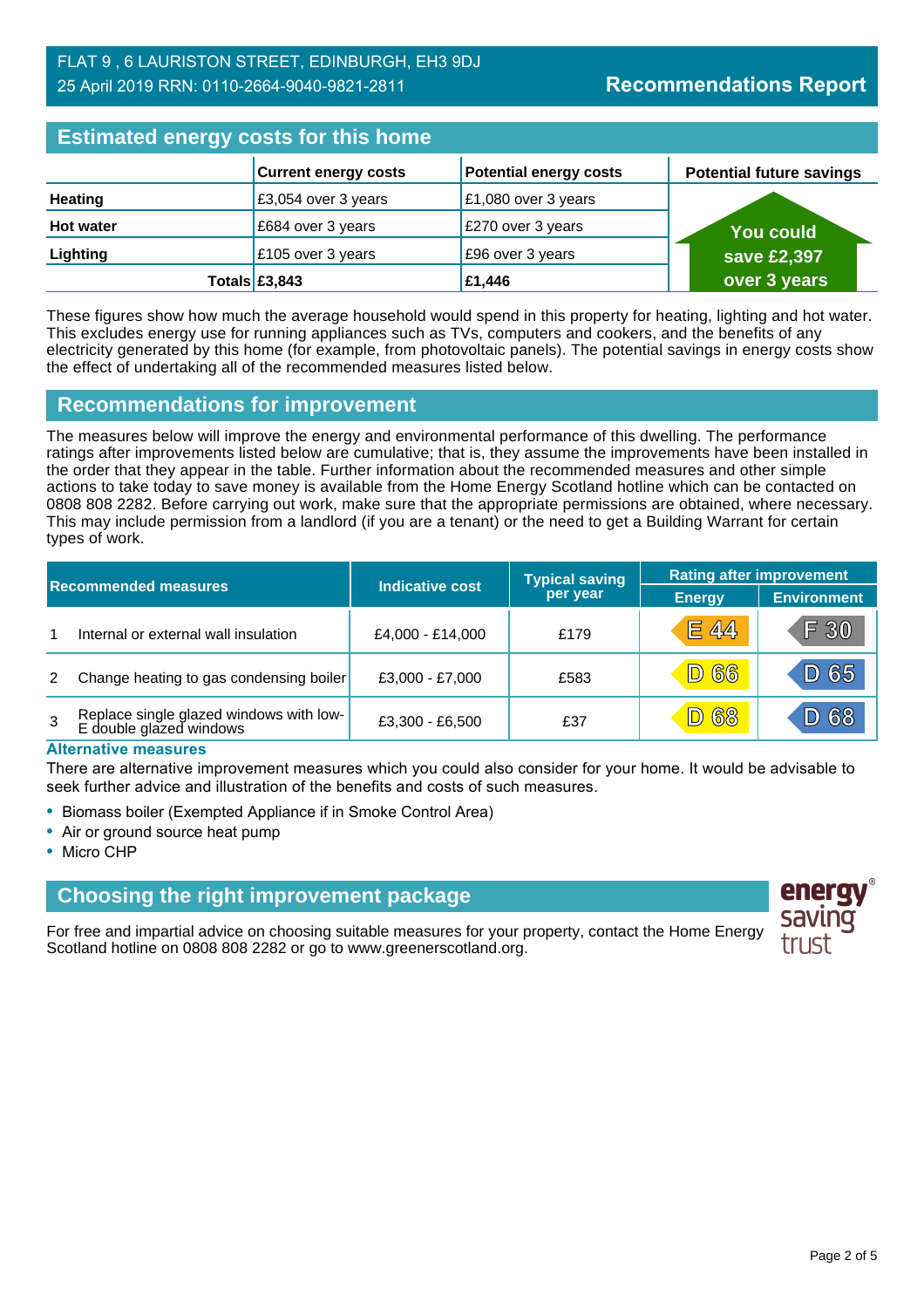## **About the recommended measures to improve your home's performance rating**

This section offers additional information and advice on the recommended improvement measures for your home

#### **1 Internal or external wall insulation**

Internal or external wall insulation involves adding a layer of insulation to either the inside or the outside surface of the external walls, which reduces heat loss and lowers fuel bills. As it is more expensive than cavity wall insulation it is only recommended for walls without a cavity, or where for technical reasons a cavity cannot be filled. Internal insulation, known as dry-lining, is where a layer of insulation is fixed to the inside surface of external walls; this type of insulation is best applied when rooms require redecorating. External solid wall insulation is the application of an insulant and a weather-protective finish to the outside of the wall. This may improve the look of the home, particularly where existing brickwork or rendering is poor, and will provide longlasting weather protection. Further information can be obtained from the National Insulation Association (www.nationalinsulationassociation.org.uk). It should be noted that a building warrant is required for the installation of external wall insulation. Planning permission may also be required and that building regulations apply to external insulation so it is best to check with your local authority on both issues.

#### **2 Gas condensing boiler**

Changing the heating to use a mains gas boiler that provides both space and water heating will save money, as mains gas is currently cheaper than the fuel being used at present. A condensing boiler is capable of much higher efficiencies than other types of boiler, meaning it will burn less fuel to heat the property, but there may be exceptional circumstances making this impractical. Condensing boilers need a drain for the condensate which limits their location; remember this when considering remodelling the room containing the existing boiler even if the latter is to be retained for the time being (for example a kitchen makeover). This improvement is most appropriate when the existing heating system needs repair or replacement. Building regulations generally apply to this work and a building warrant may be required, so it is best to check with your local authority building standards department and seek advice from a qualified heating engineer. It is also recommended to change the electricity tariff to standard tariff when off-peak is no longer used for heating.

#### **3 Double glazed windows**

Double glazing is the term given to a system where two panes of glass are made up into a sealed unit. Replacing existing single-glazed windows with double-glazed windows will improve comfort in the home by reducing draughts and cold spots near windows. Double-glazed windows may also reduce noise, improve security and combat problems with condensation. Building regulations apply to this work and planning permission may also be required, so it is best to check with your local authority on what standards need to be met. A building warrant is not required if the windows comply with the current requirements.

#### **Low and zero carbon energy sources**

Low and zero carbon (LZC) energy sources are sources of energy that release either very little or no carbon dioxide into the atmosphere when they are used. Installing these sources may help reduce energy bills as well as cutting carbon.

**LZC energy sources present:** There are none provided for this home

#### **Your home's heat demand**

You could receive Renewable Heat Incentive (RHI) payments and help reduce carbon emissions by replacing your existing heating system with one that generates renewable heat and, where appropriate, having your loft insulated and cavity walls filled. The estimated energy required for space and water heating will form the basis of the payments. For more information go to www.energysavingtrust.org.uk/scotland/rhi.

| <b>Heat demand</b>           | <b>Existing dwelling</b> | Impact of Joft<br>insulation | Impact of cavity<br>wall insulation | Impact of solid wall<br>insulation |
|------------------------------|--------------------------|------------------------------|-------------------------------------|------------------------------------|
| Space heating (kWh per year) | 10.436                   | (5.188)                      | N/A                                 | (1,922)                            |
| Water heating (kWh per year) | .555                     |                              |                                     |                                    |

#### **Addendum**

This dwelling has stone walls and so requires further investigation to establish whether these walls are of cavity construction and to determine which type of wall insulation is best suited.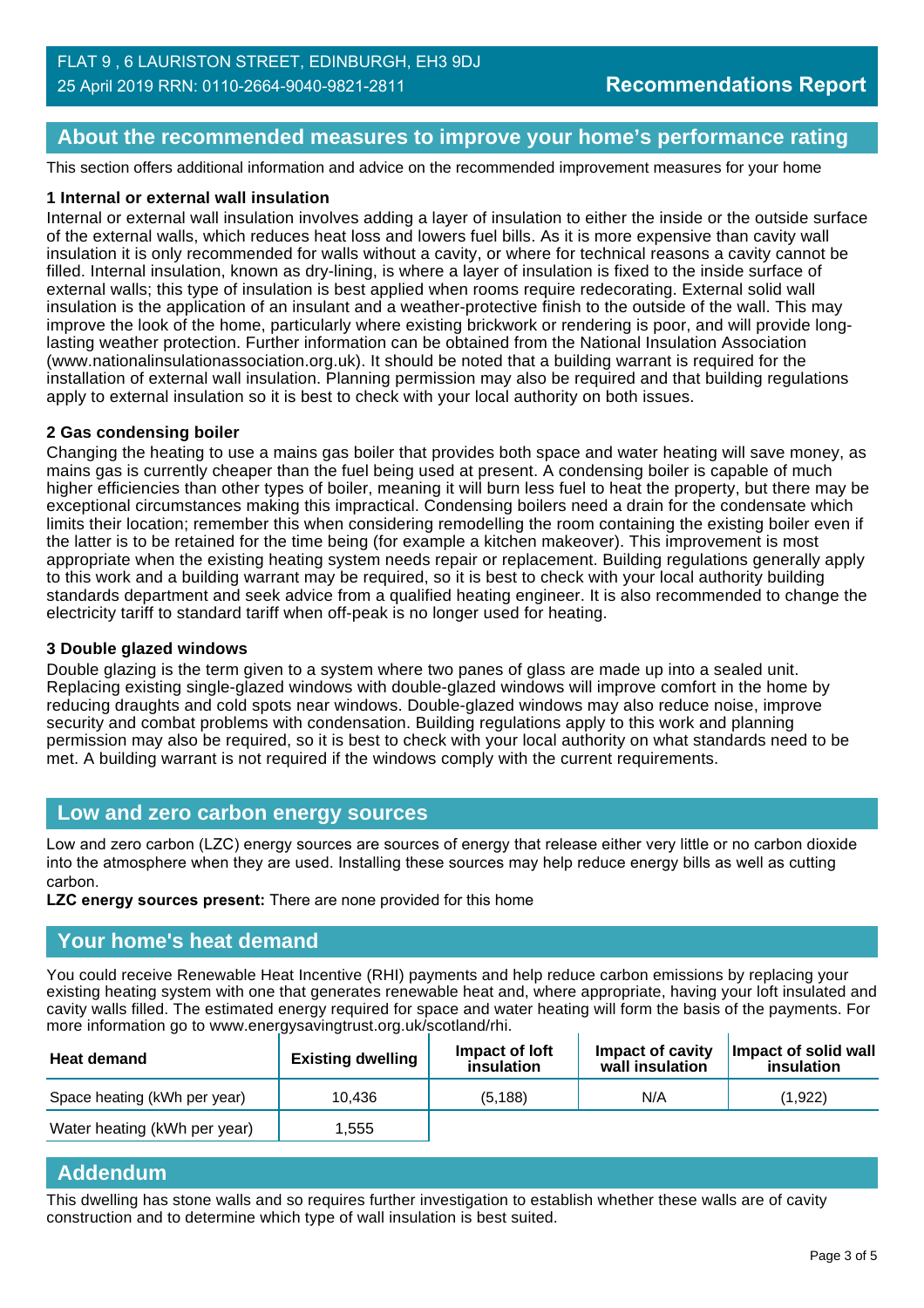## **About this document**

This Recommendations Report and the accompanying Energy Performance Certificate are valid for a maximum of ten years. These documents cease to be valid where superseded by a more recent assessment of the same building carried out by a member of an Approved Organisation.

The Energy Performance Certificate and this Recommendations Report for this building were produced following an energy assessment undertaken by an assessor accredited by Elmhurst (www.elmhurstenergy.co.uk), an Approved Organisation Appointed by Scottish Ministers. The certificate has been produced under the Energy Performance of Buildings (Scotland) Regulations 2008 from data lodged to the Scottish EPC register. You can verify the validity of this document by visiting www.scottishepcregister.org.uk and entering the report reference number (RRN) printed at the top of this page.

| Assessor's name:            | Mr. Donal Henretty    |
|-----------------------------|-----------------------|
| Assessor membership number: | EES/013000            |
| Company name/trading name:  | J & E Shepherd        |
| Address:                    | 13 Albert Square      |
|                             | Dundee                |
|                             | DD11XA                |
| Phone number:               | 01382 200454          |
| Email address:              | dundee@shepherd.co.uk |
| Related party disclosure:   | No related party      |

If you have any concerns regarding the content of this report or the service provided by your assessor you should in the first instance raise these matters with your assessor and with the Approved Organisation to which they belong. All Approved Organisations are required to publish their complaints and disciplinary procedures and details can be found online at the web address given above.

#### **Use of this energy performance information**

Once lodged by your EPC assessor, this Energy Performance Certificate and Recommendations Report are available to view online at www.scottishepcregister.org.uk, with the facility to search for any single record by entering the property address. This gives everyone access to any current, valid EPC except where a property has a Green Deal Plan, in which case the report reference number (RRN) must first be provided. The energy performance data in these documents, together with other building information gathered during the assessment is held on the Scottish EPC Register and is available to authorised recipients, including organisations delivering energy efficiency and carbon reduction initiatives on behalf of the Scottish and UK governments. A range of data from all assessments undertaken in Scotland is also published periodically by the Scottish Government. Further information on these matters and on Energy Performance Certificates in general, can be found at www.gov.scot/epc.